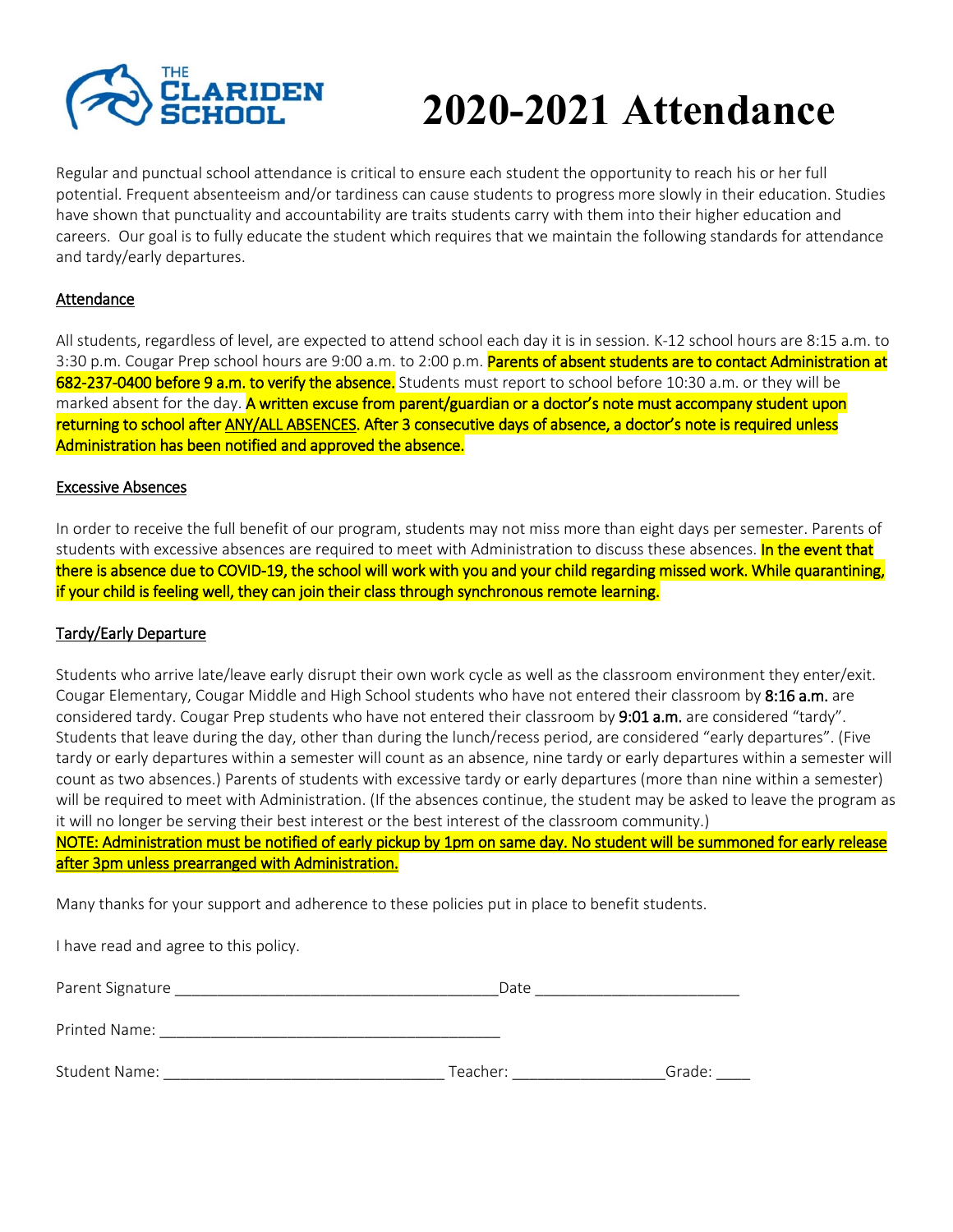

#### **A written excuse from parent/guardian or a doctor's note must accompany student upon returning to school after any/all absences. After 3 consecutive days of absence, a doctor's note is required unless Administration has been notified and approved the absence.**

## **Fever Policy – Not COVID-19 Related**

A child must have a temperature below 100 degrees for 24 hours (without the aid of a fever reducing medication) before returning to school. Your child will be sent home if they have a fever of 100 during the school day. A doctor's note is required stating that the child is healthy to return to school and that the fever was not COVID-19 related.

#### **Vomiting Policy – Not COVID-19 Related**

A child must have gone without vomiting for 24 hours prior to returning to school following an illness. They may return if a doctor (note required) has determined the cause is not an infectious disease and the child is not at risk of becoming dehydrated. Your child should have 1-2 meals without vomiting before returning to school. Your child will be sent home from school anytime vomiting occurs.

#### **Diarrhea Policy – Not COVID-19 Related**

A child must be diarrhea free for 24 hours without the use of diarrhea suppressing medications before returning to school. They may return if a doctor (note required) has determined the cause is not an infectious disease and the child is not at risk of becoming dehydrated. Your child will be sent home from the school anytime diarrhea occurs.

#### **Questionable Rash**

A child should not return to school until a doctor (note required) has determined that the rash is not caused by an infectious disease.

#### **Communicable Diseases**

The Clariden School follows Texas Department Health and Safety Guidelines regarding all communicable diseases (e.g. strep throat, head lice, flu, chicken pox, pink eye). Please refer to their website for recommendations:

https://www.dshs.state.tx.us/idcu/health/schools\_childcare/resources/

# **COVID-19**

#### **Health Pre-Screening for Employees & Students**

- Students and staff will be temperature checked daily upon arriving to school. Students will be screened by Clariden staff and Clariden staff will be screened by Head of School and/or an administrator. Students or staff with a fever of **100.4 or higher** must **not** come to school. Please stay home to mitigate the spread of the coronavirus.
- Students and staff will be prescreened for any of the following symptoms upon arrival to school. Students will be screened by Clariden staff and Clariden staff will be screened by Head of School and/or an administrator:
	- $\circ$  Feeling feverish or a measured temperature greater than or equal to 100.4 degrees Fahrenheit
	- o Loss of taste or smell
	- o Cough (for chronic allergic/asthmatic cough, a change in their cough from baseline)
	- o Difficulty breathing
	- o Shortness of breath
	- o Headache
	- o Chills
	- o Sore throat
	- o Shaking or exaggerated shivering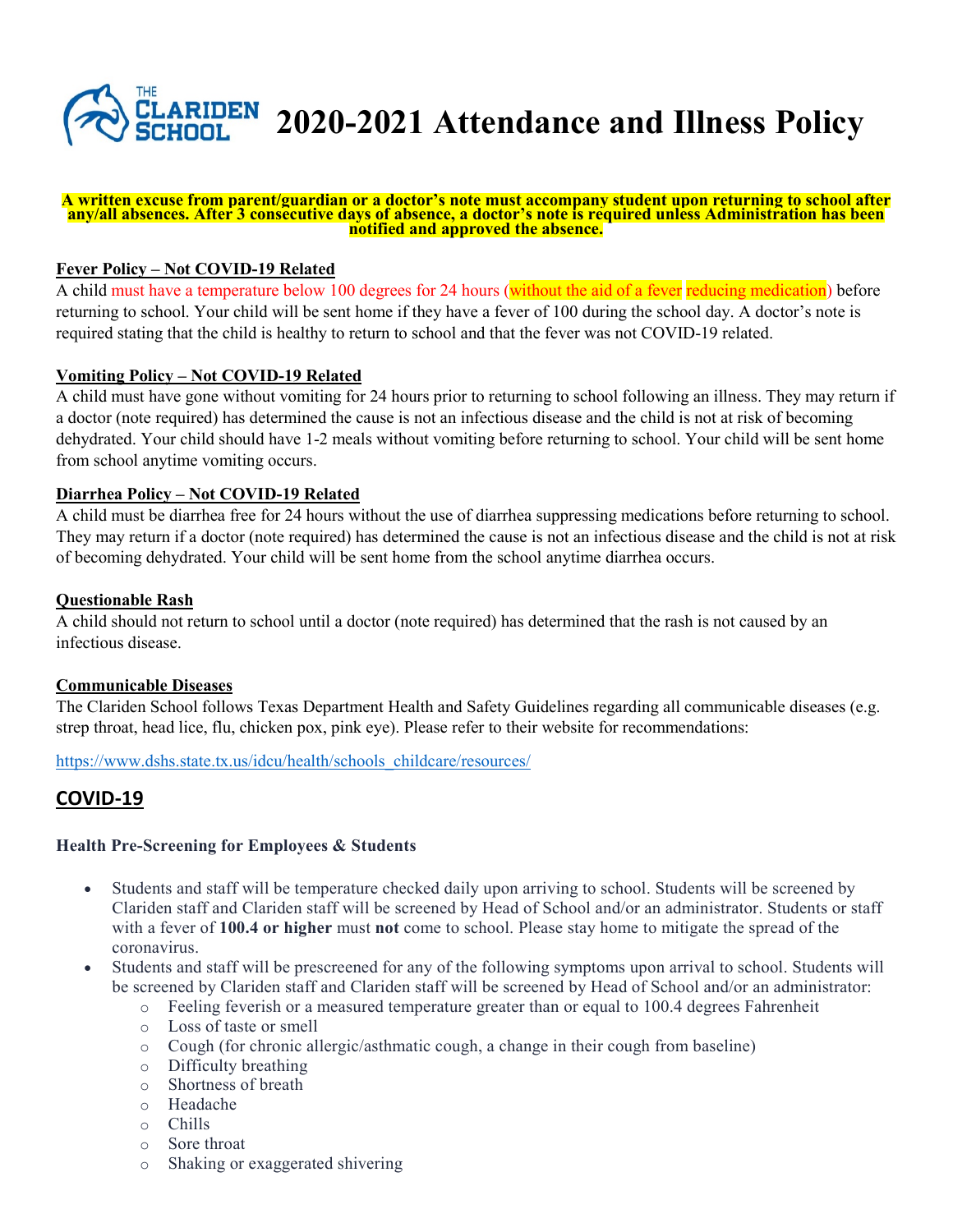- o Significant muscle pain or ache
- o Diarrhea, vomiting or abdominal pain
- x Students and staff on campus are subject to periodic temperature checks for verification, especially if they are feeling ill or suspected of having a fever.
- x Teachers will have access to a touch-free forehead thermometer in their classroom or department to check/verify temperatures throughout the day as needed and will immediately send anyone with a **100.4 or higher** temperature to administration/health station for further evaluation.
- x Any student running a temperature of **100.4 or higher or with symptoms** listed above, will be required to be picked up by a parent immediately.
- Students and staff are required to report to The Clariden School if a) they have come into close contact with an individual who is lab-confirmed with COVID-19; b) they themselves have COVID-19 symptoms or c) are labconfirmed as having COVID-19.
- x It is the **parents' responsibility** to keep their child home when running a temperature of 100.4 or higher or when displaying any of the symptoms listed above.

# **Confirmed, Suspected or Exposed to COVID-19**

# **Protocols for Individuals Confirmed, Suspected or Exposed to COVID-19:**

Any individual - including teachers, staff, students or other campus visitors/volunteers - who themselves either a) are lab-confirmed to have COVID-19 or b) experience symptoms of COVID-19 **must** stay at home throughout the infection period, and **cannot** return to campus until they have a doctor's note stating that they are healthy to return to campus.

In the case of **an individual who was diagnosed with COVID-19**, the individual may return to school when **all three** of the following criteria are met:

1) at least three days (72 hours) have passed since resolution of fever without the use of fever-reducing medications.

2) the individual has improvement in symptoms (e.g. cough, shortness of breath); **and**

3) at least 14 days have passed since symptoms first appeared.

# **In addition, individual must have a doctor's note stating that they are healthy to return to campus.**

In the case of **an individual who has symptoms that could be COVID-19 and who is not evaluated by a medical professional or tested for COVID-19**, such individual is assumed to have COVID-19, and the individual may not return to the campus until the individual has completed the same three-step set of criteria listed above, and has a doctor note stating they are good to return to campus.

If the **individual has symptoms that could be COVID-19** and **wants to return to school before completing the above stay-at-home period,** the individual must either a) obtain a medical professional's note clearing the individual for return based on an alternative diagnosis or b) receive at least two separate confirmations at least 24 hours apart that they are free of COVID-19 via acute infection tests at an approved COVID-19 testing location found at https://tdem.texas.gov/covid-19/.

**Individuals** - including students, teachers, staff or other campus visitors/volunteers - **who have had close contact with someone who is lab-confirmed to have COVID-19**, must stay at home through the 14-day incubation period, and will not be allowed on campus.

Parents must ensure they do not send a child to campus if the child has COVID-19 symptoms (as listed in this document), is lab-confirmed with COVID-19 or has had close contact with someone lab-confirmed to have COVID-19. Students will receive remote synchronous instruction until the re-entry criteria are met and the student can return to campus.